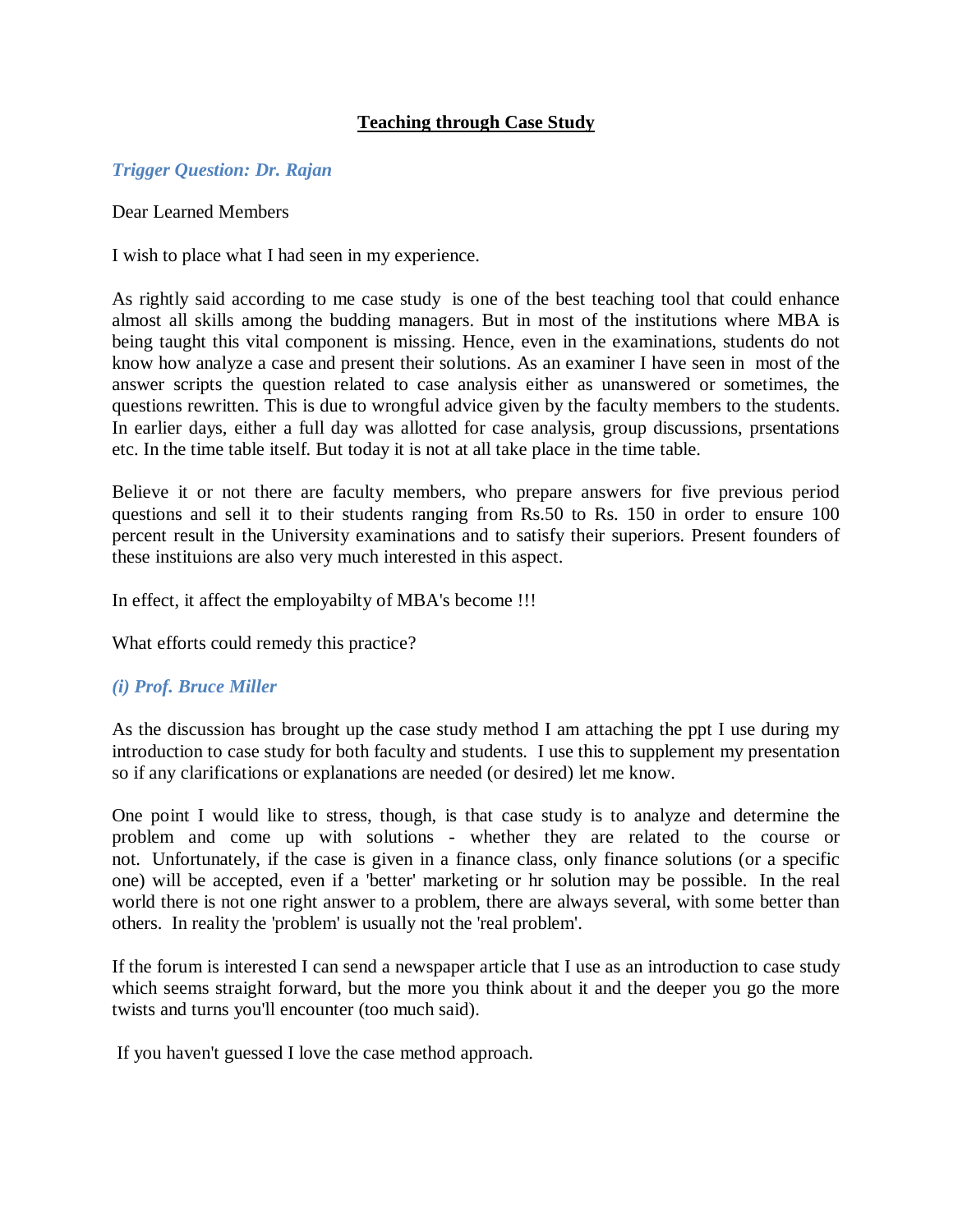## *(ii) Prof. Bholanath Dutta*

Dear Esteemed Learned Members

Here is my take on the topic under discussion.............................................

Case Study is one of the effective ( can say most effective) teaching throughputs in delivering managment concepts in the classroom which is far away from real-life i.e. Industry. Every one is talking about Case Study Method to support the idea and effectiveness of Participative and Collaborative learning.

But on the ground reality......it is a mess! Few important points I would like to highlights in this regard.....................

(i) Most of the available cases are outdated ( available in text book) and has very little relevance with contemporary industry practices.

(ii) Case study is considered as just another subjective question carrying 20/25 marks. It has become like a comprehension test.

(iii) Many cases (most of the examinations) come with questions ................ ultimately students try to find out the Answer (so called).

(iv) Cases available in foreign context may not have 100% relevance in different socio-cultural set-up.

(v) Confusion between Problem and Symptoms.

(vi) Case study is exercised in the class when there is nothing to do ............kill the TIME.

(vii) Confusion over how to analyze a case.

(viii) Confusion over being rationale and realistic assumption and unrealistic assumption.

(ix) Scope for out of the box thinking.

These are few of the observations................ then what can be done:

(i) Teachers need to develop their own case studies.